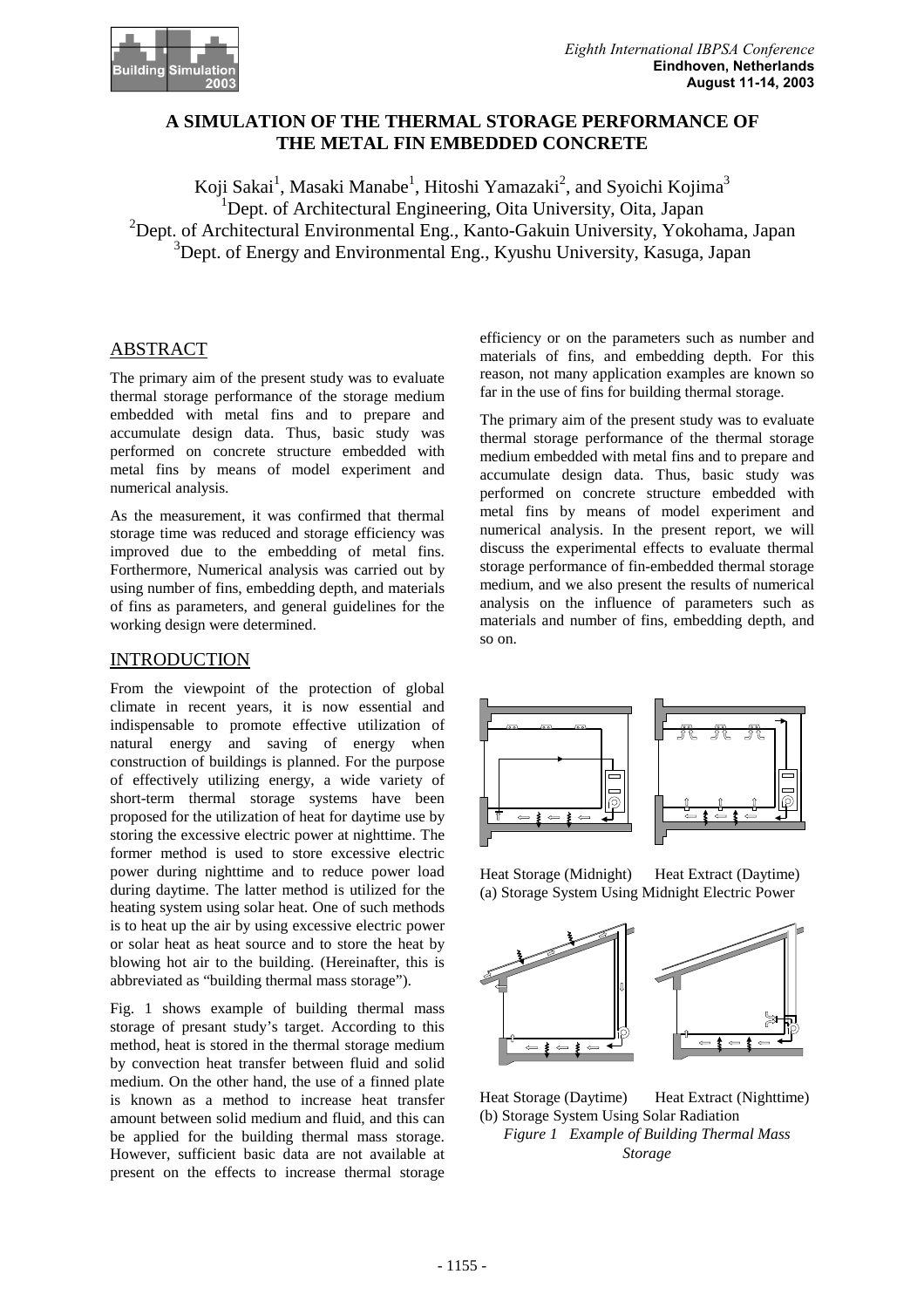

*Figure 2 Metal Fin Enbedded Concrete* 

# BUILDING THERMAL MASS STORAGE

A wide variety of diurnal short-term thermal storage systems have been proposed to store sensible heat and latent heat in solid medium or in fluid for effective utilization of natural energy or for utilization of excessive electric power during nighttime for daytime use. As the method of thermal storage, ice thermal storage method, water thermal storage method(ASHRAE, 1995), and soil thermal storage method(Sakai, et al., 2001) are known. However, these methods have problems in installation cost, or in limitation of the space for installation. On the other hand, in the building thermal mass storage method, special attention is given on thermal capacity of the building itself, and heat is stored in walls and floor slabs. In this method, it is possible to reduce the cost of installation or the limitation in installation space and it can also be used for the existing building, and it is now widely propagated.

In the building thermal mass storage now generally in application, hot air or cold air is blown to the objects such as floor slabs, and heat is stored in thermal storage medium. Specifically, it is a method to carry out heat transfer through convection heat transfer between fluid and solid medium. When the air is used as a thermal medium, convection heat transfer rate is lower compared with water. For this reason, there are problems that thermal storage time is longer or utilization of thermal storage capacity is insufficient.

On the other hand, the finned plate is used for increasing the heat transfer amount between solid medium and fluid, and this is widely used on the surface of coil such as fan coil. In the building thermal mass storage also, it would be possible to increase heat transfer amount and to reduce thermal storage time or to control thermal storage performance if the thermal storage medium is provided with fins. However, because sufficient data is not available on the effects of the embedding of fins for the promotion of thermal storage efficiency or because of the lack of basic data on parameters such as materials and number of fins, embedding depth,



(a) Experiment Space (b) Fin Embedded Concrete *Figure 3 General Features of Experiment* 



*Figure 4 Section of Experiment device* 

and so on., there are not many application examples of the use of fins for building thermal mass storage at present. Under such circumstances, we performed basic evaluation on concrete structures embedded with metal fins by using model experiment and numerical analysis in order to more clearly define thermal storage performance of the fin-embedded thermal storage medium and to prepare and accumulate design data.

# OUTLINE OF MODEL EXPERIMENT

The primary aim of the present study was to evaluate thermal storage performance in building thermal mass storage using the fin-embedded thermal storage medium and to prepare and accumulate design data. As the first stage of the study, basic evaluation was performed using model experiment. Fig. 2 shows a thermal storage medium (fin-embedded concrete structure), and Fig. 3, 4 shows general features of the experiment system. In the experiment, a concrete structure of  $120 \times 350 \times 700$  mm was used, and fins (aluminum plate and copper plate) of  $180 \times 1 \times 660$ mm were embedded to the depth of 90 mm into the thermal storage medium. Heat insulating material of 50 mm in thickness was arranged around the thermal storage medium. In the present study, it was assumed to use a thermal storage method to heat up the air by utilizing excessive electric power and solar heat as heat source and to store heat by blowing hot air to the building structure. Measurement was made in a case where the air was blown to upper portion of the thermal storage medium. An air-conditioner was used as the heat source required for heat storage and heat extract.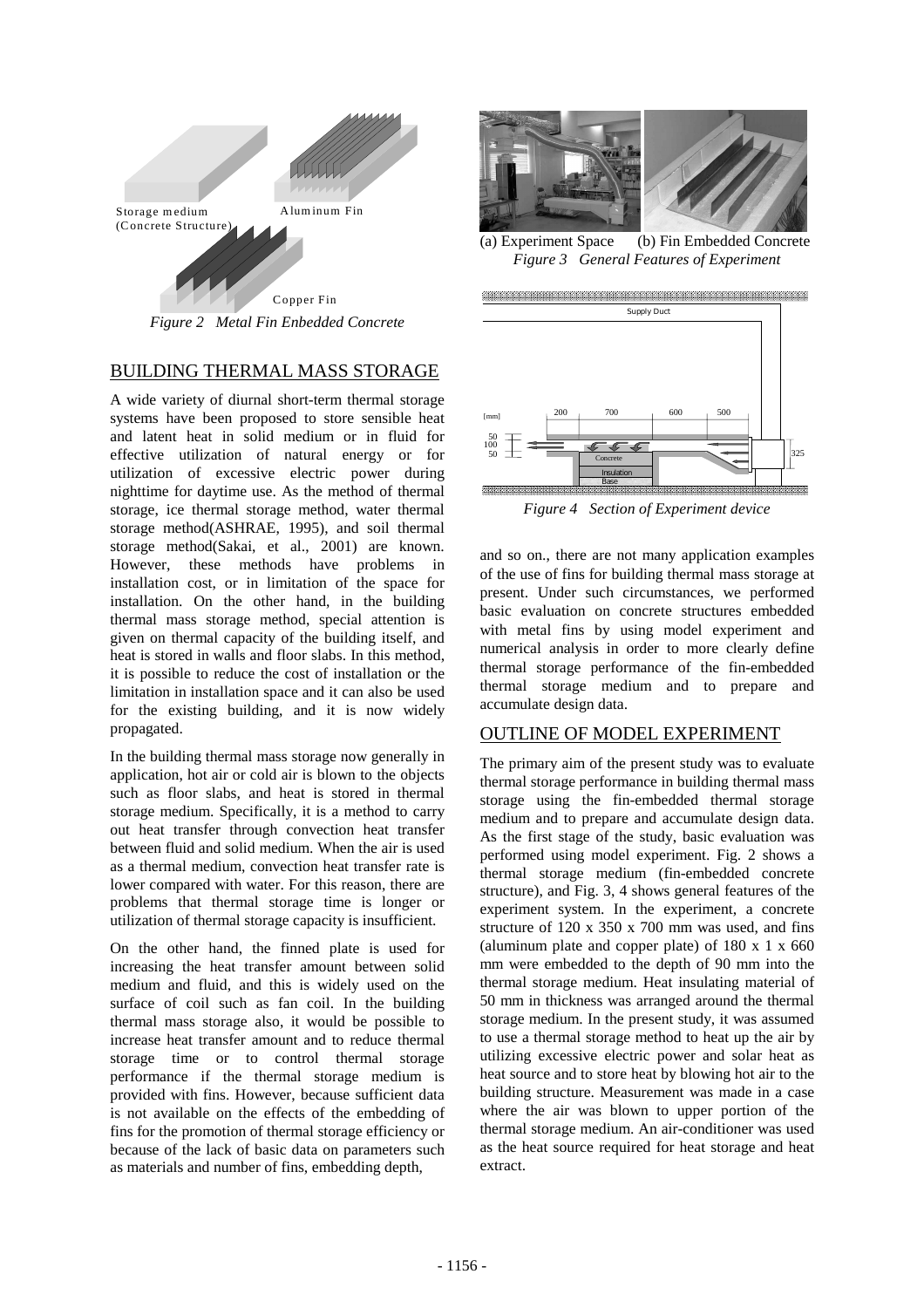| Case           | Wind<br>Velocity<br>$\lceil m/s \rceil$ | Fin Material     | Conductivity<br>λ<br>$[$ W/mK] | Capacity<br>$C_{\rho}$<br>$[kJ/m^3K]$ | Fin<br>Depth<br>Length<br>Location<br>[cm]<br>[cm] |     | <b>Notes</b> |      |
|----------------|-----------------------------------------|------------------|--------------------------------|---------------------------------------|----------------------------------------------------|-----|--------------|------|
| 1              | 1.0                                     | Non              | 1.624                          | 2013.47                               | Non                                                | Non | Non          | Exp. |
| $\overline{c}$ | 2.3                                     | Non              | 1.624                          | 2013.47                               | Non                                                | Non | Non          | Exp. |
| 3              | 3.6                                     | Non              | 1.624                          | 2013.47                               | Non                                                | Non | Non          | Exp. |
| $\overline{4}$ | 1.0                                     | Aluminum         | 236.756                        | 2373.46                               | ABCD                                               | 9   | 9            | Exp. |
| 5              | 2.3                                     | Aluminum         | 236.756                        | 2373.46                               | ABCD                                               | 9   | 9            | Exp. |
| 6              | 3.6                                     | Aluminum         | 236.756                        | 2373.46                               | ABCD                                               | 9   | 9            | Exp. |
| $\tau$         | 1.0                                     | Copper           | 386.628                        | 3428.33                               | A C                                                | 9   | 9            | Exp. |
| 8              | 2.3                                     | Copper           | 386.628                        | 3428.33                               | A C                                                | 9   | 9            | Exp. |
| 9              | 3.6                                     | Copper           | 386.628                        | 3428.33                               | A C                                                | 9   | 9            | Exp. |
| 10             | 3.6                                     | Copper           | 386.628                        | 3428.33                               | ABCD                                               | 9   | 9            | Non  |
| 11             | 3.6                                     | Concrete         | 386.628                        | 3428.33                               | ABCD                                               | 9   | 9            | Non  |
| 12             | 3.6                                     | Steel            | 47.931                         | 3436.71                               | <b>ABCD</b>                                        | 9   | 9            | Non  |
| 13             | 3.6                                     | <b>Stainless</b> | 25.311                         | 3206.48                               | ABCD                                               | 9   | 9            | Non  |
| 14             | 3.6                                     | Tile             | 1.275                          | 2612.06                               | ABCD                                               | 9   | 9            | Non  |
| 15             | 3.6                                     | Glass            | 0.774                          | 2021.84                               | ABCD                                               | 9   | 9            | Non  |
| 16             | 3.6                                     | Linoleum         | 0.186                          | 1172.08                               | <b>ABCD</b>                                        | 9   | 9            | Non  |
| 17             | 3.6                                     | Board            | 0.116                          | 519.06                                | ABCD                                               | 9   | 9            | Non  |
| 18             | 3.6                                     | Aluminum         | 236.756                        | 2373.46                               | A                                                  | 9   | 9            | Non  |
| 19             | 3.6                                     | Aluminum         | 236.756                        | 2373.46                               | AC                                                 | 9   | 9            | Non  |
| 20             | 3.6                                     | Aluminum         | 236.756                        | 2373.46                               | ABCD                                               | 3   | 9            | Non  |
| 21             | 3.6                                     | Aluminum         | 236.756                        | 2373.46                               | <b>ABCD</b>                                        | 6   | 9            | Non  |
| 22             | 3.6                                     | Aluminum         | 236.756                        | 2373.46                               | ABCD                                               | 9   | 3            | Non  |
| 23             | 3.6                                     | Aluminum         | 236.756                        | 2373.46                               | A B C D                                            | 9   | 6            | Non  |

*Table 1 Experiment and Simulation Cases* 

The experimental conditions are summarized in Table 1. Measurement interval was 1 minute. The temperature of the blown air during thermal storage was 30°C, and the temperature of the thermal storage medium at the initiation of thermal storage was 15°C. This is different from the condition of actual building thermal mass storage, but it is considered as sufficient for the purpose of confirming the thermal storage performance.

# OUTLINE OF NUMERICAL ANALYSIS

In order to identify the thermal storage condition in detail and to declare the influence of fin characteristics, we made a simulation code according to the finite volume method (Patanker, 1980) . The fundamental equation is shown at Table 2.

In the numerical analysis, the test sample was used as 2-dimensional model. It was divided to meshes of 364 x 59 (thermal storage medium 350 x 24) for analysis. Minimum width of mesh was 1 mm. The time dependence term approximately used the full implicit scheme ( $\Delta t = 1$  minute), other term was used central scheme. Heat radiation on the surface of the thermal storage medium was not considered. Calculation model is shown in Fig. 5.

Evaluation was performed on 23 cases in all by varying the parameters such as air flow rate, fin material, and so on.



*Figure 5 Simulation Model (2 dimensional)* 



The cases under evaluation are summarized in Table 1. In Cases 1 - 9, comparison was made with experiment.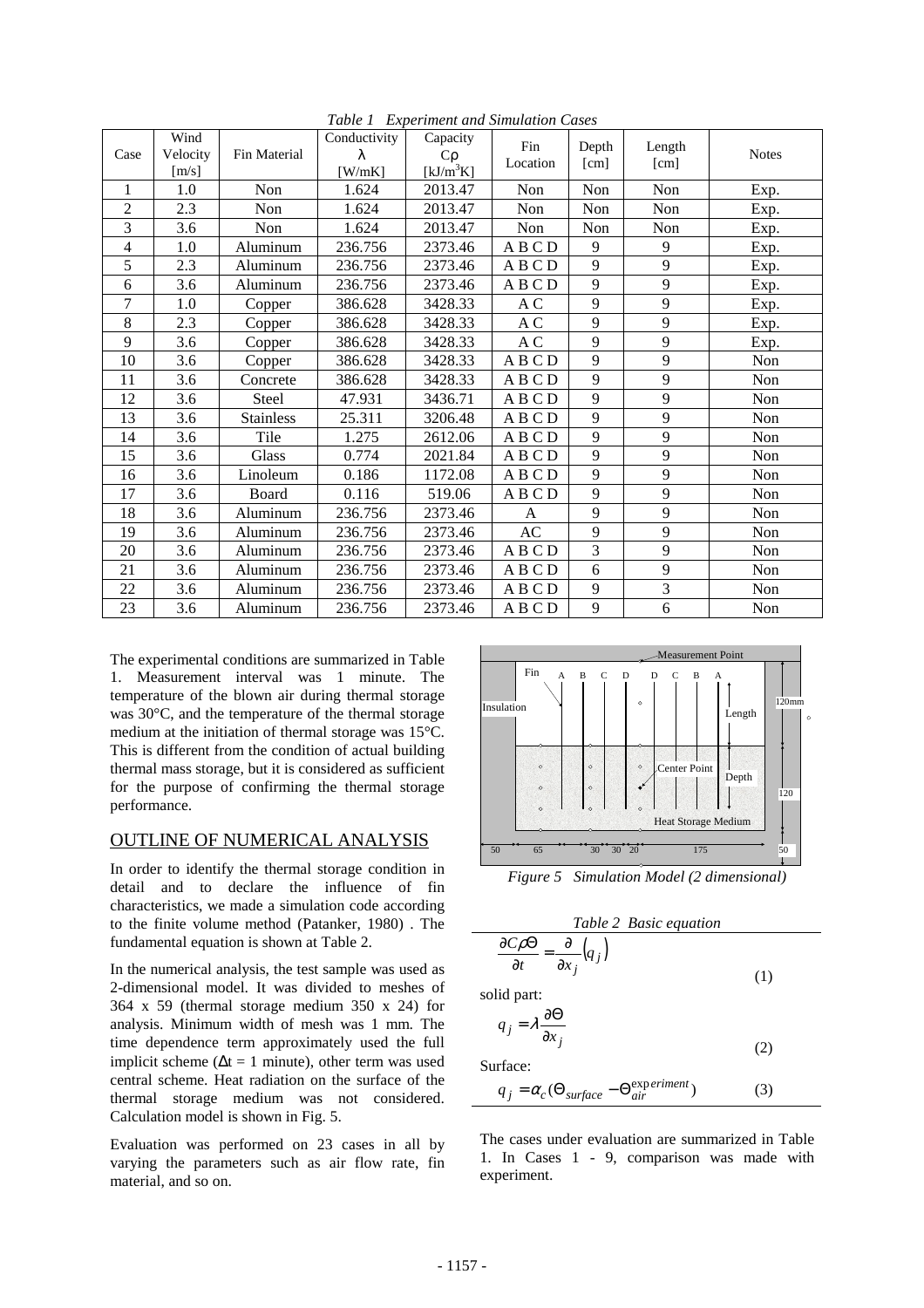

*Figure 6 Results of Convection Heat Transfer Coefficient* αc *Estimation* 

Measured values were used for temperature of the blown air (30°C), temperature of the atmosphere and the initial temperature. In Cases 6 and 10 - 17, calculation was made on 8 types of fins when fin materials were different. Number of embedded fins used was compared in Cases 6, 18 and 19 where number of fins was 2, 4 and 8 respectively. Evaluation was made on depth of embedded fins in Cases 6, 20 and 21, and the influence of length of projected portion of fin was evaluated in Cases 6, 22, and 23 with the length of projection being 3, 6, and 9 cm respectively.

Prior to the analysis, convection heat transfer coefficient "αc" between the blown air and the building structure was estimated. We analyzed several cases in which the value of  $\alpha_c$  was made to change between 4 to 30  $W/m^2K$  using our simulation code. And, the case in which it agreed with the experimental result was made to be a value of  $\alpha_c$ . The results of estimation are shown in Fig. 6. The tendency in the estimated values was consistent with that of the profile method or Colburn's equation(ASHRAE 1997). Thus, average value obtained from the values in plain concrete structure and in the structure embedded with aluminum fins was adopted in all of the cases under study.

# COMPARISON BETWEEN EXPERI-MENTAL RESUL RESULTS

For the verification of accuracy of the numerical analysis, the analysis results were compared with the experimental results. The test samples in Cases  $1 - 3$ (without fin) are referred as plain test samples. Those in Cases  $4 - 6$  (embedded with aluminum fins) are referred as aluminum test samples(Al), and those in Cases 7 - 9 (with copper fins) are referred as copper test samples(Cu).

#### **Thermal Storage Performance**

The changes over time of the temperature at the central point of the test samples in the experiment and in the numerical analysis during thermal storage for each blown air flow rate are shown in Fig. 7. In the copper test samples, the results of calculation agreed well with experimental results. In the plain test samples, the values were fairly consistent with each other except that the calculated values were lower by about 1°C. The tendency in temperature increase was consistent well in the cases of the aluminum test samples, while the calculated values were by about 2°C higher than the experimental values. These differences may be attributable to the value of " $\alpha$ " as defined in the preceding section.

In all of the cases, temperature increase was higher in the order of plain test samples, copper samples, and aluminum samples. The temperature increase in aluminum and copper samples were more remarkable compared with the other cases, and this reveals that thermal storage performance was higher when fins were embedded. Also, temperature increase was higher in the test samples embedded with fins compared with the plain test samples. Because the time to reach the steady state was shorter, it was confirmed that the thermal storage performance was improved due to the embedding of fins.

#### **Heat Extract Performance**

Fig. 8 shows the changes over time of the temperature of the central point of the test samples during heat radiation as evaluated by the experiment and numerical analysis. In the experiment, measurement was made continuously for the cases of thermal storage and heat extract. In this respect, for the test samples not reaching the steady state, heat radiation experiment was started at lower temperature. In view of the comparison with experimental results, the same values as in the experiment were used in the heat radiation analysis as the temperature of the test samples in the initial stage. Similar to the cases of thermal storage, the tendencies in the results of experiment and numerical analysis were consistent well with each other.

Compared with the plain test samples, temperature decrease was more remarkable in the fin-embedded test samples, and the time required to reach the steady state was shorter. The dependency of heat radiation performance on air flow rate could be confirmed in the fin-embedded test samples. This means that heat extract amount may be controlled well by the adjustment of air flow rate. By the comparison with the experimental results in thermal storage and heat radiation, it was confirmed that the analytical method adopted in the present study showed higher follow-up performance to the changes of fin materials and air flow rate. The value of " $\alpha$ <sub>c</sub>" adopted in the present study was not turned to dimensionless, but it may be adaptable for generalization to some extent. In future, we are planning to study on the possibility to control heat radiation amount by the adjustment of air flow rate.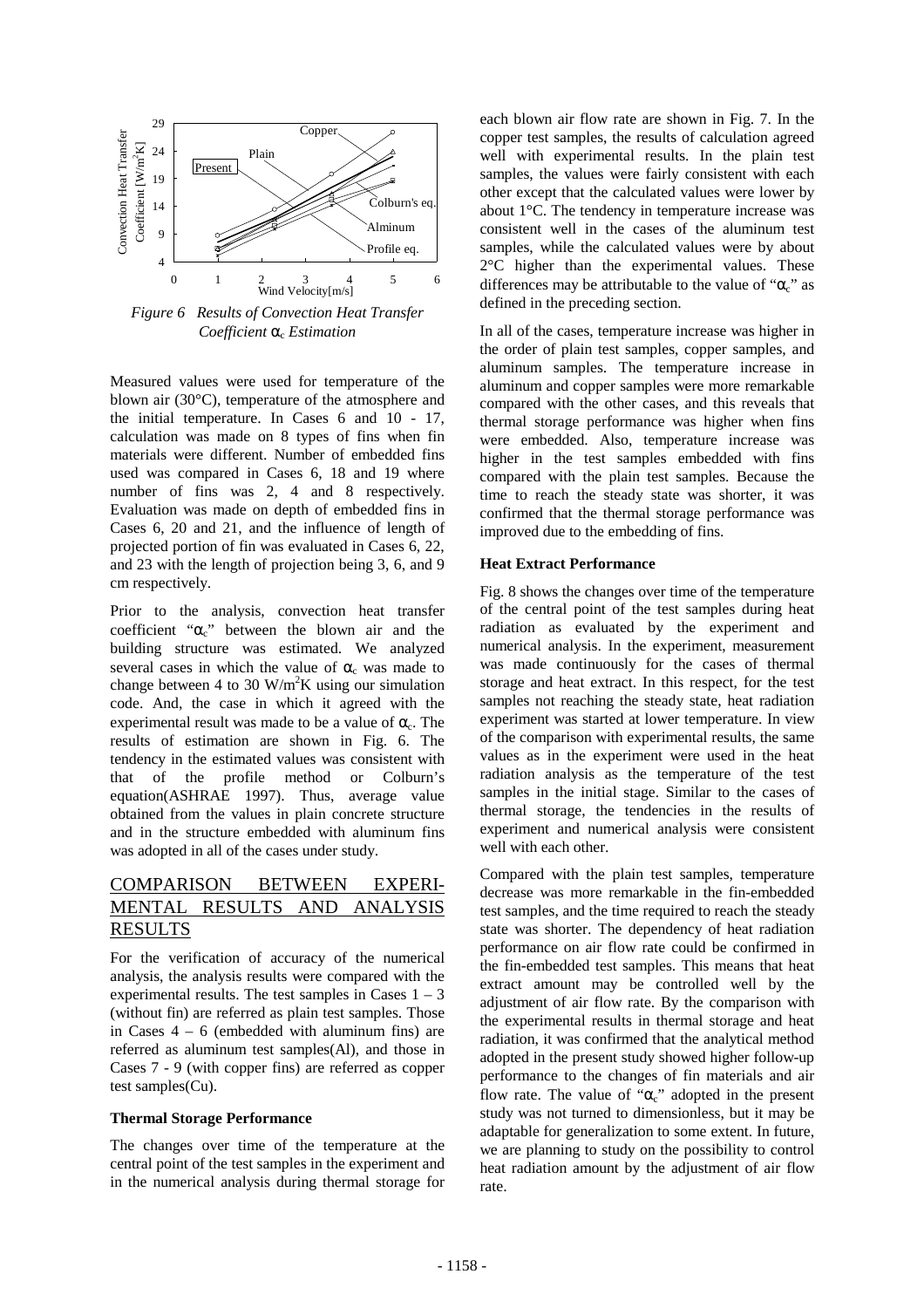

*Figure 7 Temperature Fluctuation at Central Point Durring Thermal Storage* 

#### **Temperature Change in Storage Medium**

The changes over time of temperature distribution at the central portion of the samples during thermal storage are shown in Fig. 9 for the Cases 3, 6, and 9 based on numerical analysis.

The plain test samples without fin showed laminar temperature distribution, and it was evident that heat was transferred uniformly from the surface to the lower portion. The copper or the aluminum test samples embedded with fins exhibited a tendency extremely different from that of the plain test samples. Temperature distribution showed concave configuration near the fins, while convex configuration was seen between the fins, and temperature increase over the entire thermal storage medium was higher. This may suggest that, when fins are embedded, heat transfer into the interior of the thermal storage medium was enhanced through fins and the temperature was increased with the fins as the center of such increase. Although not shown in the



*Figure 8 Temperature fluctuation at central point During Thermal Extract* 

figure, similar tendency was observed during heat extract.

### NUMERICAL EXPERIMENT

In the preceding section, we have seen that results of simulation are in good agreement with the measurement results. In order to obtain the guideline, we made attempt the numerical experiments on the fin situation. Numerical analysis was performed on number of fins, fin materials, embedding depth, and length of the projected portion, which were difficult to identify in the experiment.

Fig. 10 shows the cases where fin material (i.e. thermal conductivity) was changed (Cases 6, and 10 - 17). Fig. 11 shows the cases where number of fins was changed (Cases 6, 18 and 19). Fig. 12 shows the cases where embedding depth was changed (Cases 6, 20 and 21), and Fig. 13 shows the cases where length of projected portion was changed (Cases 6, 22, and 23).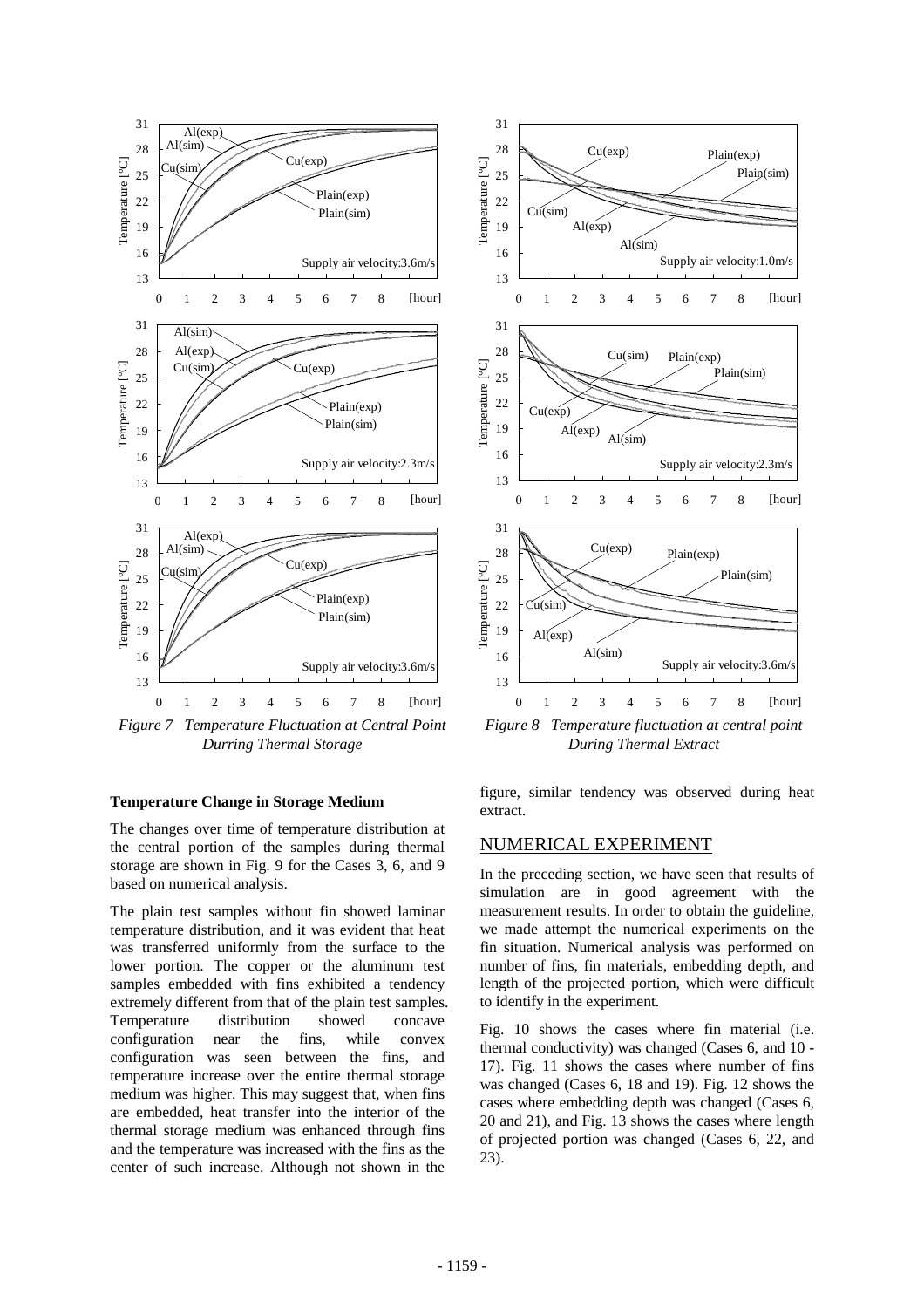|               | $1\,5$    | $1\,7$ | $1\,9$ | $2\;1$ | $2\sqrt{3}$ | $2\;5$         | 27 | $2\,9$ | $3\,1$ | 33     | $3\;5$           | $\rm [^\circ C]$ |  |
|---------------|-----------|--------|--------|--------|-------------|----------------|----|--------|--------|--------|------------------|------------------|--|
|               |           |        |        |        |             |                |    |        |        |        |                  |                  |  |
| after 1 hour  |           |        |        |        |             |                |    |        |        |        |                  |                  |  |
|               |           |        |        |        |             |                |    |        |        |        |                  |                  |  |
| after 2 hour  |           |        |        |        |             |                |    |        |        |        |                  |                  |  |
| after 3 hour  |           |        |        |        |             |                |    |        |        |        |                  |                  |  |
|               |           |        |        |        |             |                |    |        |        |        |                  |                  |  |
| after 4 hour  |           |        |        |        |             |                |    |        |        |        |                  |                  |  |
|               |           |        |        |        |             |                |    |        |        | $\Box$ |                  |                  |  |
| after 5 hour  |           |        |        |        |             |                |    |        |        |        |                  |                  |  |
|               |           |        |        |        |             |                |    |        |        |        |                  |                  |  |
| after 6 hour  |           |        |        |        |             |                |    |        |        |        |                  |                  |  |
|               |           |        |        |        |             |                |    |        |        |        |                  |                  |  |
| after 7 hour  |           |        |        |        |             |                |    |        |        |        |                  |                  |  |
|               |           |        |        |        |             |                |    |        |        |        |                  |                  |  |
| after 8 hour  |           |        |        |        |             |                |    |        |        |        |                  |                  |  |
|               |           |        |        |        |             |                |    |        |        |        |                  |                  |  |
| after 9 hour  |           |        |        |        |             |                |    |        |        |        |                  |                  |  |
|               |           |        |        |        |             |                |    |        |        |        |                  |                  |  |
| after 10 hour | (a) Plain |        |        |        |             | (b) Copper Fin |    |        |        |        | (c) Aluminum Fin |                  |  |

*Figure 9 Temperature Distribution in Thermal Storage medium (Simulation Results)*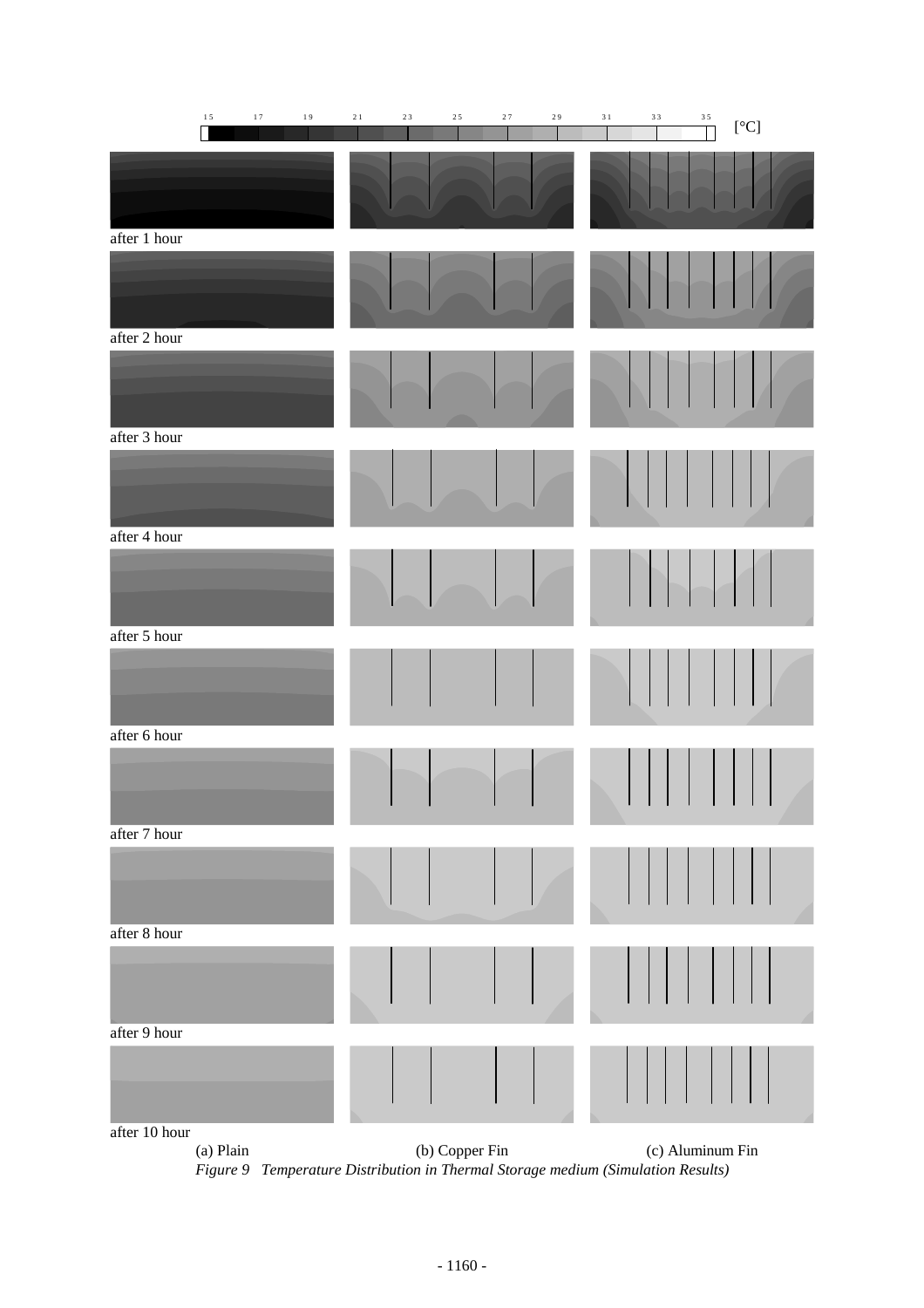

*Figure 10 Influence of Fin Material* 



*Figure 11 Influence of Number of Fins* 

The changes over time (every hour) of the temperature at the central point and the amount of heat storage quantity are summarized in the figures.

### **Fin Material**

The number of fins was 8, embedding depth was 9 cm, and length of projected portion was 9 cm. During the period 1 - 2 hours after the initiation of thermal storage, it could be confirmed that the temperature at the central portion tended to increase with the increase of heat transfer coefficient. For aluminum fin  $(\lambda = 236)$  and copper  $(\lambda = 386)$ , the difference 2 hours after the initiation of thermal storage was low. This reveals that the fin material having somewhat higher heat transfer coefficient should be used.

### **Number of embedded fins**

Aluminum was used as fins, embedding depth was 9 cm, and length of projected portion was 9 cm. At one hour after the initiation of thermal storage, the more the number of fins was, the higher the temperature at the central point was increased. This is because temperature increase in the interior is higher when distance between fins is narrower (Fig. 9). Temperature difference was higher up to about 4 hours after the initiation of thermal storage, and this suggests that number of fins and distance between embedded fins exert strong influence on the thermal storage performance.

### **Depth of embedded fins**

Fin material was aluminum, number of fins was 8, and length of projected portion was 9 cm. Temperature increase was low when depth of embedded fins was 3 cm. The reason for this may be that the temperature was compared at a point 6 cm in depth, and when depth of embedded fin was 3 cm, heat was not sufficiently transferred to the measuring point. The results were almost the same in case embedding depth was 6 cm and 9 cm, but it appears that temperature distribution may be different at the depth of 6 cm or lower. The effects are better when the fins are embedded into the interior of the thermal storage medium from comparison of thermal storage amount.

### **Length of projected portion of fin**

Fin material was aluminum, 8 fins were used, and embedding depth was 9 cm. With the increase of the length of the projected portion of fin, temperature tended to increase. When the length of the projected portion of fin was longer, surface area of fin increased. It appears that this was caused by the increase of heat transfer amount to fin from the blown air.

From the solution of the above, it was confirmed that the number of embedded fin was important than the other.